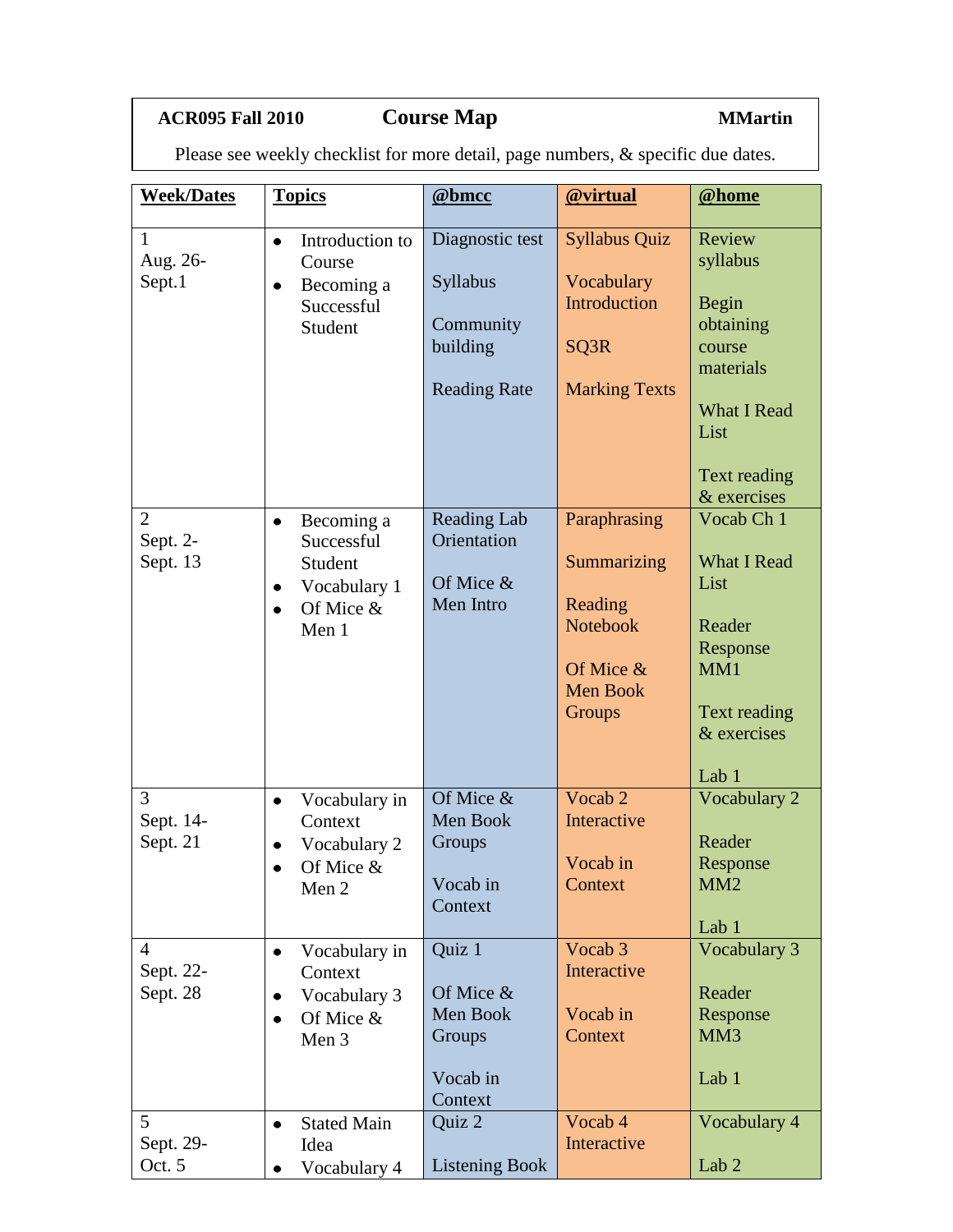|                | Listening is an                    | Groups                | <b>Stated Main</b>          |                     |
|----------------|------------------------------------|-----------------------|-----------------------------|---------------------|
|                | Act of Love 1                      |                       | Idea                        | Reader              |
|                |                                    | <b>Stated Main</b>    |                             | Response            |
|                |                                    | Idea                  |                             | Listening 1         |
| 6<br>Oct. 6-   | Supporting<br>$\bullet$<br>Details | Quiz 3                | Vocab 8<br>Interactive      | <b>Vocabulary 8</b> |
| Oct. 13        | Vocabulary 8<br>$\bullet$          | <b>Listening Book</b> |                             | Lab <sub>2</sub>    |
|                | Listening is an<br>$\bullet$       | Groups                | Supporting                  |                     |
|                | Act of Love 2                      |                       | <b>Details</b>              | Reader              |
|                |                                    | Supporting            |                             | Response            |
|                |                                    | Details               |                             | Listening 2         |
| $\overline{7}$ | <b>Transitions</b>                 | Quiz 4                | <b>Transitions</b>          | Vocabulary 9        |
| Oct. 14-       | (Relationships)                    |                       |                             |                     |
| Oct. 20        | Vocabulary 9<br>$\bullet$          | <b>Listening Book</b> |                             | Lab <sub>2</sub>    |
|                | Listening is an<br>$\bullet$       | Groups                |                             |                     |
|                | Act of Love 3                      |                       |                             | Reader              |
|                |                                    | Vocab 9               |                             | Response            |
|                |                                    | Interactive           |                             | Listening 3         |
|                |                                    | <b>Transitions</b>    |                             |                     |
| 8              | Patterns of<br>$\bullet$           | Midterm               | Quiz 5                      | Vocabulary 10       |
| Oct. 21-       | Organization                       |                       |                             |                     |
| Oct. 27        | Vocabulary 10<br>$\bullet$         | <b>Listening Book</b> | Patterns of                 | Lab <sub>3</sub>    |
|                | Listening is an                    | Groups                | Organization                |                     |
|                | Act of Love 4                      |                       |                             | Reader              |
|                |                                    | Vocab 10              |                             | Response            |
|                |                                    | Interactive           |                             | Listening 4         |
|                |                                    |                       |                             |                     |
|                |                                    | Patterns of           |                             |                     |
|                |                                    | Organization          |                             |                     |
| 9              | <b>Implied Main</b>                | Quiz 6                | Midterm                     | <b>Choice Novel</b> |
| Oct. 28-       | Idea                               |                       | conferences                 | Assn. 1             |
| Nov. $4$       | Vocabulary 14                      | <b>Listening Book</b> |                             |                     |
|                | Listening is an                    | Groups                | <b>Implied Main</b><br>Idea | Vocabulary 14       |
|                | Act of Love 5                      | Vocab 14              |                             | Lab <sub>3</sub>    |
|                | <b>Choice Novel</b>                | Interactive           |                             |                     |
|                | 1                                  |                       |                             | Reader              |
|                |                                    | <b>Implied Main</b>   |                             | Response            |
|                |                                    | Idea                  |                             | Listening 5         |
| 10             | Inferences                         | Quiz 7                | <b>Inferences</b>           | <b>Choice Novel</b> |
| Nov. 5-        | Vocabulary 15                      |                       |                             | Assn. 2             |
| Nov. 11        | <b>Choice Novel</b><br>$\bullet$   | Vocab 15              |                             |                     |
|                | $\overline{2}$                     | Interactive           |                             | Vocabulary 15       |
|                |                                    |                       |                             |                     |
|                |                                    | Inferences            |                             | Lab 3               |